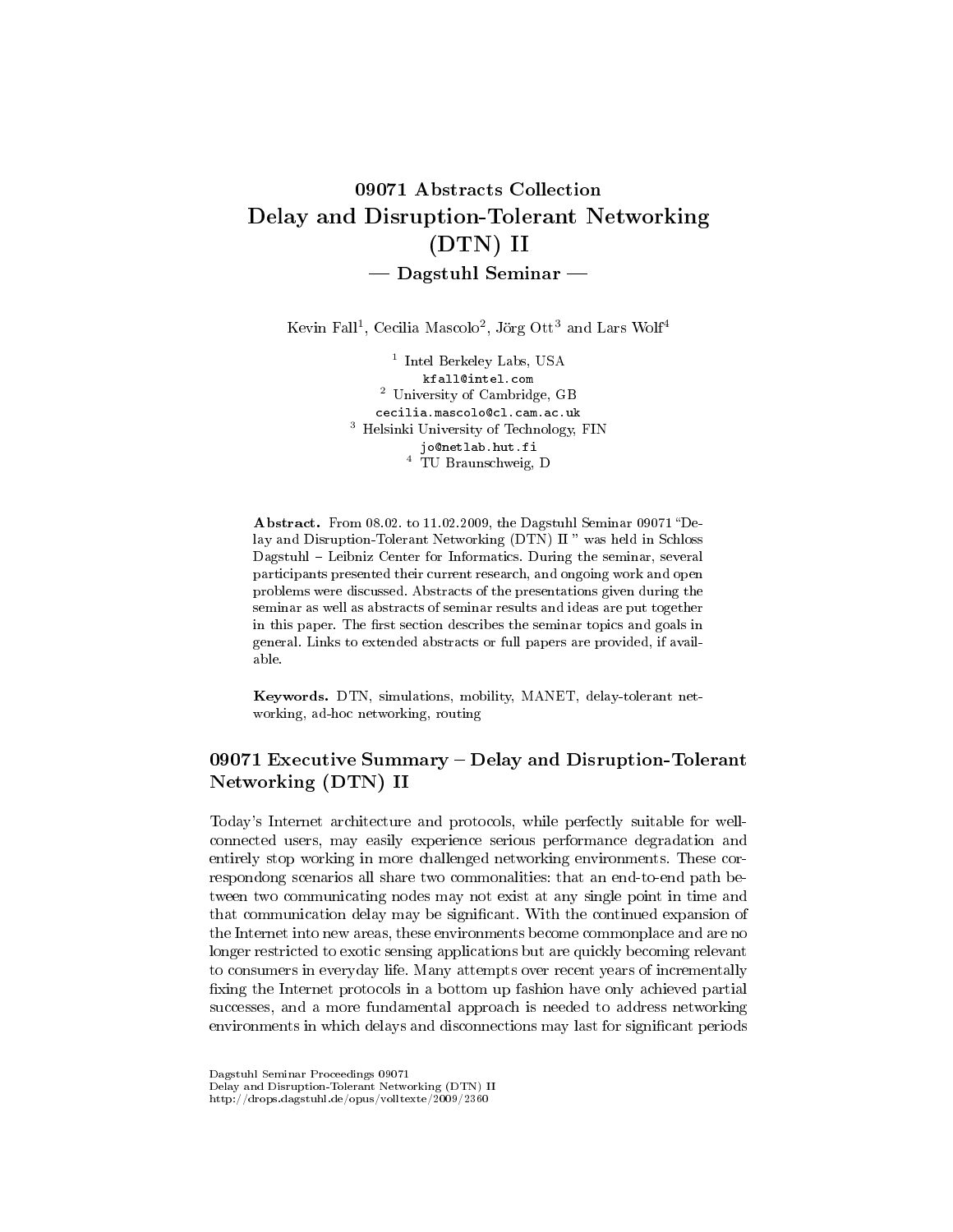of time, and are the rule rather than the exception. Delay-tolerant Networking (DTN) has taken a more encompassing approach to dealing with virtually all types of connectivity challenges, from bit rate to errors to delays to disruptions. By providing a novel communication abstraction that relies exclusively on asynchronous hop-by-hop message passing with no need for instant end-to-end connectivity, DTN concepts enable communications even under adverse conditions. This comes, however, at the cost of interactivity of communications, rendering any kind state synchronization or validation more difficult and raising new  $challenges. These include routing protocols – that need to operate under often$ unknown future conditions, security mechanisms  $-\text{ that can no longer carry out}$ instant key derivation or validation even if a security infrastructure was in place, and applica- tion protocols and paradigms  $-$  that can no longer rely on simple lower layer abstrac- tions promising (mostly) instant and reliable interactions.

Keywords: DTN, simulations, mobility, MANET, delay-tolerant networking, ad-hoc networking, routing

Joint work of: Fall, Kevin; Mascolo, Cecilia; Ott, Jörg; Wolf, Lars

Extended Abstract: <http://drops.dagstuhl.de/opus/volltexte/2009/2357>

# Contact Graph Routing in the Deep Impact Network Experiment

Scott Burleigh (Jet Propulsion Laboratory, US)

The Deep Impact Network (DINET) project was an experimental validation of "ION" (Interplanetary Overlay Network), JPL's implementation of the Delay-Tolerant Networking protocols. In this experiment, the EPOXI (formerly Deep Impact flyby) spacecraft, 14-24 million km from Earth, functioned as a spacebased DTN router in an 11-node network of time-varying topology over scheduled episodic links. 292 image files totaling  $14,414,849$  bytes were transmitted automatically through the network over four weeks without data loss or corruption, while human intervention was limited to loading and booting the software and uploading occasional corrections to the spacecraft clock The mechanism for achieving automatic, dynamic routing in this delay-tolerant network was Contact Graph Routing (CGR). This talk will provide an overview of CGR with some notes on its specific application to DINET.

Keywords: CGR, DINET, contact graph routing

#### Opportunistic Mobile Social Networks

Augustin Chaintreau (Thomson - Boulogne, FR)

A network is navigable if a simple decentralized scheme allows efficient routing (i.e. in a polylogarithmic number of steps).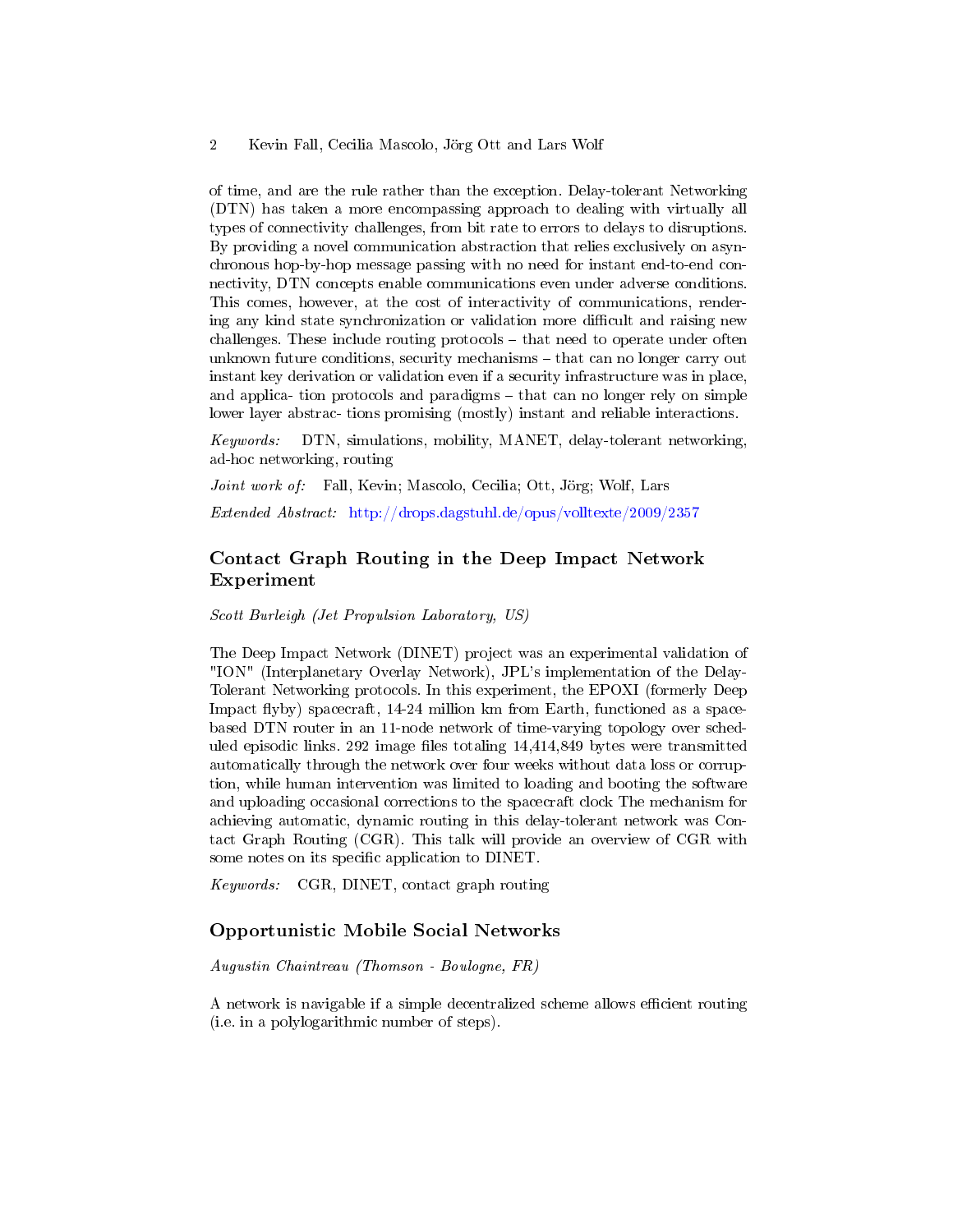Previous works have shown that general classes of graphs can be made navigable by adding few links according to an appropriate distribution. However, for most of this graphs, navigability is sensitive to small deviations from this distribution. Moreover, it seems difficult for the nodes to manage such a link addition in a distributed way. In spite of some efforts, and evidence of the "small-world phenomenon" in social networks, no model currently proves the emergence of navigability from local dynamics.

Here we prove that navigability emerges from nodes own mobility and memory. Inspired by emerging opportunistic mobile networks using human carried devices (a.k.a. Pocket switched networks), we model a network where nodes move (in our case, according to a random walk in dimension d), and may opportunistically create connections as they meet physically. Once established, these connections are randomly maintained or forgotten, based only their current age. We prove that this simple setting allows one to create navigable networks. We present a few applications of these techniques to design opportunistic spatial gossip, and discuss the upcoming challenges in relation with recent experiences on using social software for opportunistic mobile networks.

(this is a joint work with Pierre Fraigniaud and Emmanuelle Lebhar, from CNRS-Université Paris Diderot and CMM-Universidad de Chile)

Keywords: Social networks, small world navigation, opportunistic networks, peer-to-peer networks, content sharing

Full Paper: [http://www.thlab.net/](http://www.thlab.net/~chaintre)∼chaintre

# Report of "Pragmatist's" discussion session

Elwyn Davies (Folly Consulting - Soham (Cambridgeshire), GB)

Short report of discussions amongst a subgroup of the participants classified as "Pragamtists". The discussion related to a small set of topics (Naming and Addressing, Network Management, Benchmarking). In s sense we were covering issues that could actually pragmatically affect a deployment in the real world curremntly or in the near future.

Keywords: Addressing, naming, routing, benchmarking, network management

# DTN in Public Transportation Networks - Commercial and Environmental Applications

Michael Doering (TU Braunschweig, DE)

In this talk we outline an upcoming cooperation with a traffic engineering company.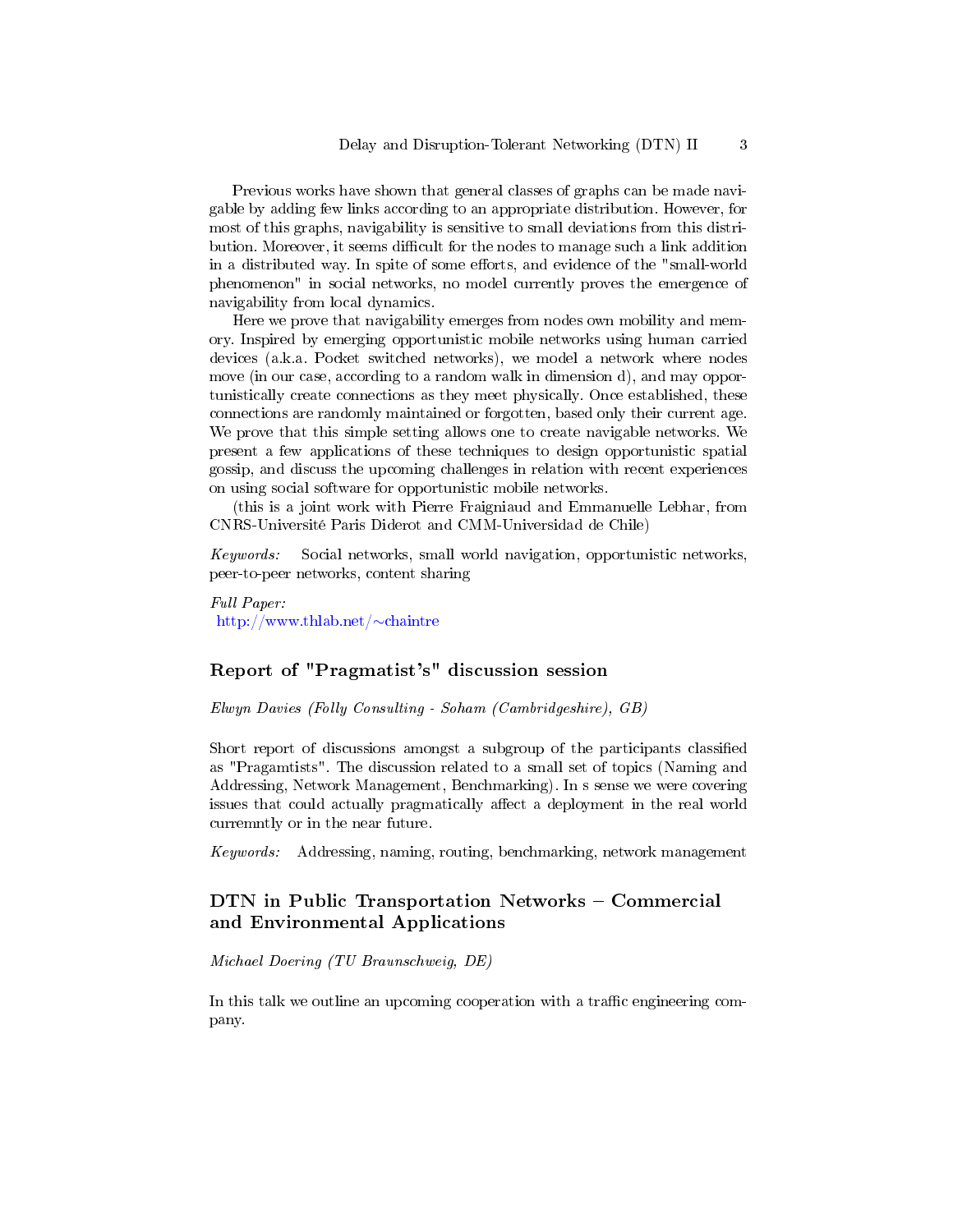The goal of this project is to develop a mobile information system based on DTN in order to implement innovative applications for passenger information, infrastructure management and environmental monitoring in the city of Braunschweig, Germany. For this, buses, trams and information terminals at stops will be equipped with low-cost embedded systems to create a city-wide DTN.

Keywords: DTN, Public Transportation, passenger information

#### N4C, Testbeds and Living Laboratories

Avri Doria (Luleå University of Technology, SE)

A brief introduction to the N4C project goals regarding Test Beds and Living Laboratories. Also introduces so of the questions that need to be answered in terms of putting testbeds on a 'scientific' basis...

Keywords: Testbeds, DTN

#### DTN testbeds

Stephen Farrell (Trinity College Dublin, IE)

We plan to have an extended discussion on DTN testbeds, with folks reporting on existing work and trying to figure out how to better make existing testbeds useful and maybe even work together.

#### 1 Byte and Me

Philip Ginzboorg (NOKIA Research Center - Helsinki, FI)

While designing a security feature for mobile ad-hoc network, we have spent between two and three working days in deciding how to save one byte in a message header and were lead to ask: "Is this really needed? Why should one care?

This talk contains an answer that we came up with and several examples of how *not* to save bytes (and thus energy).

Keywords: Energy, protocol design

# Resource Control for Publish/Subscribe-based Multicast in DTNs

Janico Greifenberg (Dampsoft GmbH - Damp, DE)

We discuss the problem of controlling resource usage for multicast content distribution in DTNs.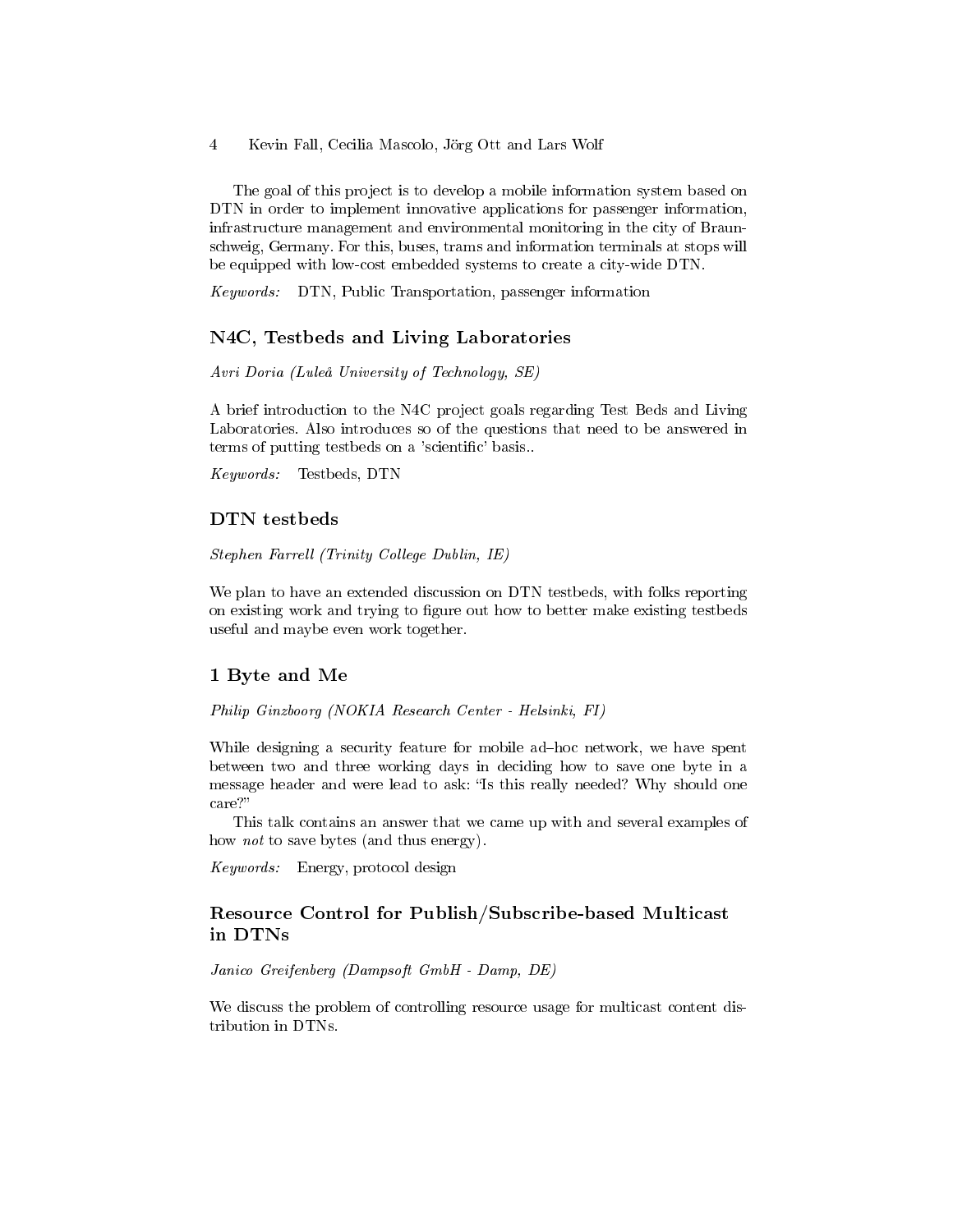Starting from epidemic routing as a bottom-line, we evaluate different tradeoffs for the key-metrics reliability (delivery ratio), immediacy (delay), and resource consumption (usage of persistent storage and links). Based on preliminary simulation results, we show what effect different choices for prioritization, filtering, and propagation of subscriptions (i.e. group membership information) have on the key-metrics.

With the talk we hope to initiate a discussion on how multicast can be used effectively in resource-constrained environments.

Keywords: Publish/Subscribe, Multicast, Resource Control

Joint work of: Greifenberg, Janico; Kutscher, Dirk

# On the Performance of Pedestrian Content Distribution

Gunnar Karlsson (KTH - Stockholm, SE)

Mobile communication devices may be used for spreading multimedia data without support of an infrastructure. Such a scheme, where the data is carried by people walking around and relayed from device to device by means of short range radio, could potentially form a public content distribution system that spans vast urban areas. There are basically only three system parameters that can be determined in the design: the transmission range of the nodes, the setup time when nodes make a contact, and their storage capacity. The transport mechanism is the flow of people and it can be studied but not engineered. The question addressed in this paper is how well pedestrian content distribution may work. We answer this question by modeling the mobility of people moving around in a city, constrained by a given topology. The model is supplemented by simulation of similar or related scenarios for validation and extension. Our conclusion is that contents spread well with pedestrian speeds already at low arrival rates into a studied region. Our contributions are both the results on the feasibility of pedestrian content distribution and the queuing analytic model that captures the flow of people.

Keywords: Content distribution, mobile peer-to-peer, ad hoc network, wireless network, mobile communication

Joint work of: Helgason, Ólafur Ragnar; Karlsson, Gunnar; Vukadinovic, Vladimir

Full Paper: <http://drops.dagstuhl.de/opus/volltexte/2009/2359>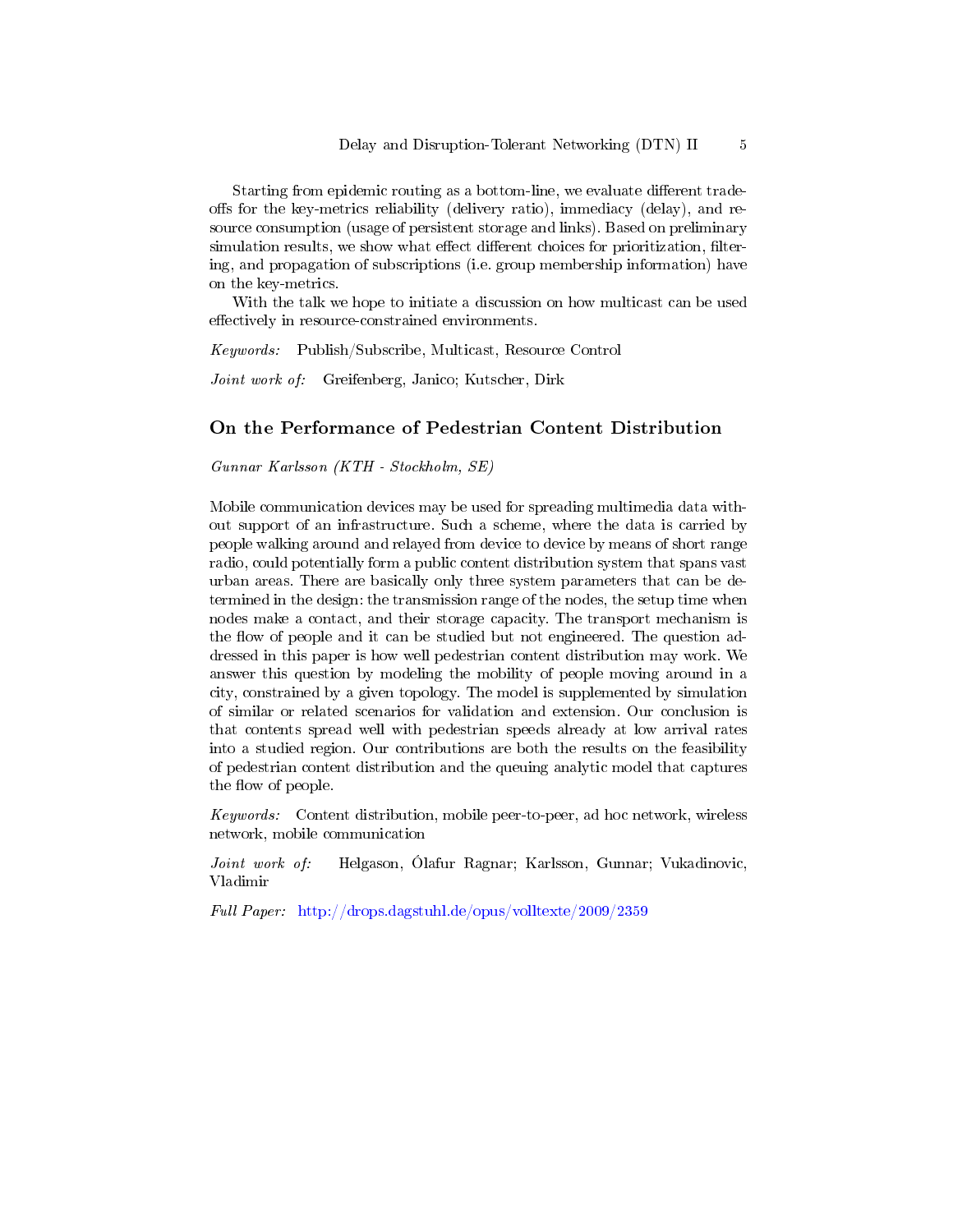# IBR-DTN: An efficient Implementation for Embedded Systems

Johannes Morgenroth (TU Braunschweig, DE)

We present an implementation of DTN for embedded systems and demonstrate how a WLAN access point can be turned into a stand-alone DTN-node for mobile applications. The modular software design of IBR-DTN is centered on the efficient use of resources and interoperability with the DTN2 reference implementation. Our modules comprise a DTN Core, Bundle Router, Persistent Storage and a Convergence Layer Manager. IBR-DTN is work in progress, but the comparison of the features and performance to DTN2 is already very promising. Our demonstration platform was presented at Chants 2008.

Keywords: Implementation, embedded system, software, wlan

## Connectivity Models for the Evaluation of DTN Systems

#### Mirco Musolesi (University of Cambridge, GB)

The testing of the performance of delay tolerant communication protocols and systems is usually done through simulation as i) deployments are expensive and should be left to the final stage of the development process, and ii) the number of varying parameters in these systems is so high that it would be very hard to conduct thorough testing of all the functionality within a single deployment. Therefore, protocols are often plugged into mobility simulators to test their performance; however, until recently, most of the testing has been conducted with random mobility models which do not mirror reality. Furthermore, despite disconnections playing a very prominent role in the performance of any delay tolerant mobile system, most models do not really account for it. A different approach to the performance evaluation of this class of systems is the use of real traces of movement collected in specific domains. However, these traces do not allow for flexible performance testing, as they are specific for a given scenario with fixed connectivity properties.

In this talk I will discuss our work on connectivity models for the evaluation of delay tolerant networked systems. I will present the Connectivity Trace Generator (CTG), a tool for the automatic generation of connectivity traces, which takes as input real mobility traces and is able to output a set of traces with similar connectivity properties. This allows system designers to investigate the impact of the variation of connectivity patterns, number of hosts, and other parameters on the protocol or system under investigation. Finally, I will outline and try to to foster a discussion about the open research issues in designing effective connectivity models for delay tolerant networking.

Keywords: Connectivity models, performance evaluation, testing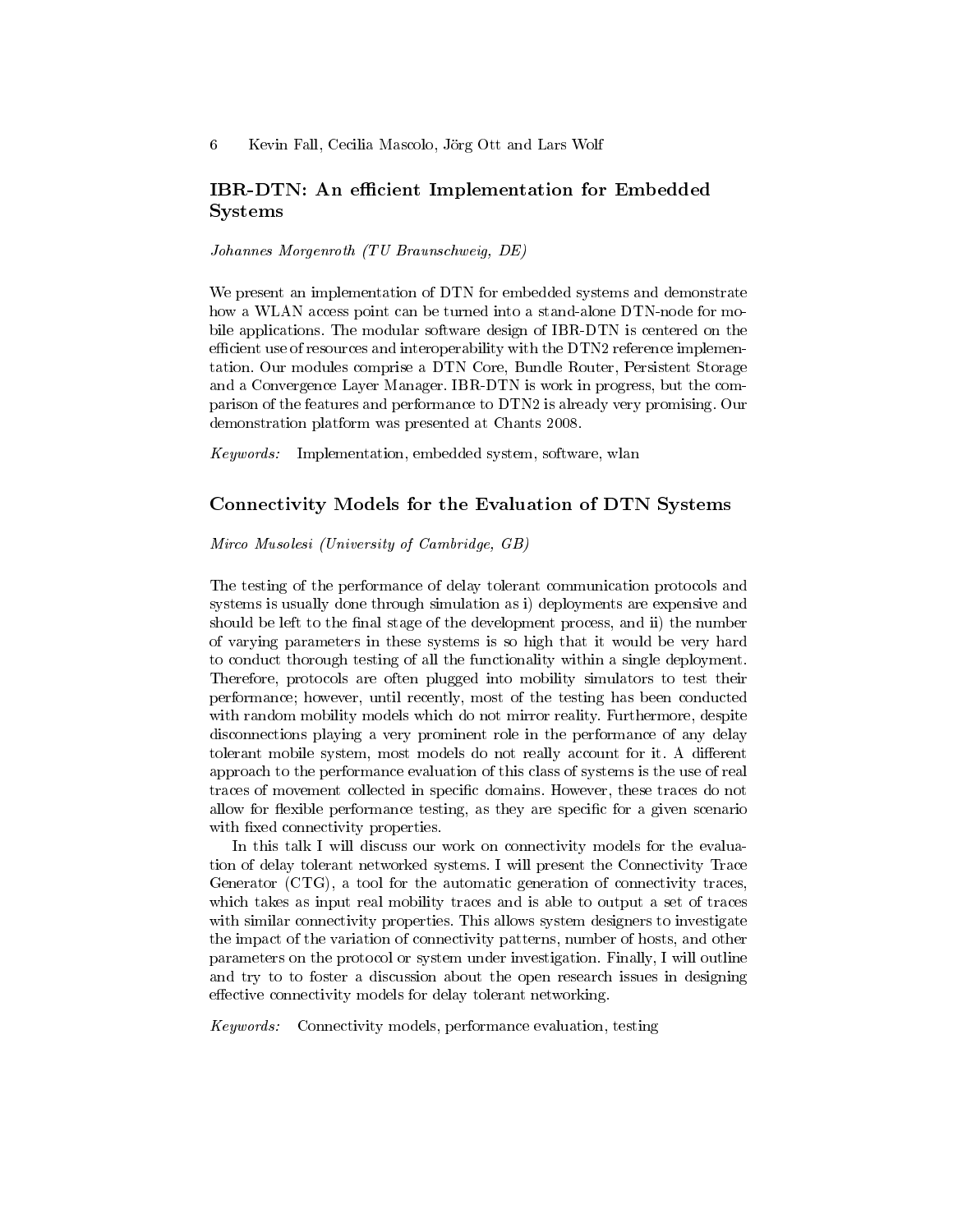#### Searching for Content in Mobile DTNs

Mikko Pitkänen (Helsinki University of Technology, FI)

Delay-tolerant Networking (DTN) provides a platform for applications in environments where end-to-end paths may be highly unreliable or do not exist at all. In many applications such as distributed wikis or photo sharing, users need to be able to find content even when they do not know an unambiguous identifier. In order do bring these applications to the domain of DTNs, a search scheme is required that works despite the unreliable network conditions. In this paper, we introduce a search scheme that makes no assumptions about the underlying routing protocols and the format of search requests. We evaluate different algorithms for forwarding and terminating search queries, using simulations with different classes of DTN routing protocols for different mobility scenarios.

Keywords: DTN, Mobile, Web Content, Search

# Leveraging Social Contacts for Message Confidentiality in DTNs

John Solis (Univ. California - Irvine, US)

Delay- and disruption-tolerant networks (DTNs) can bring much-needed connectivity to rural areas and other settings with limited or non-existing infrastructures. High node mobility and infrequent connectivity inherent to DTNs make it challenging to implement simple and traditional security services, e.g., message integrity and confidentiality.

In this presentation, we focus on the problem of initial secure context establishment in DTNs. Concretely, we design a scheme that allows users to leverage social contact information to exchange confidential and authentic messages.

Joint work of: El DeFrawy, Karim; Solis, John; Tsudik, Gene

#### Wireless Epidemic Spread in Dynamic Human Networks

Eiko Yoneki (University of Cambridge, GB)

The emergence of Delay Tolerant Networks (DTNs) has culminated in a new generation of wireless networking. New communication paradigms, which use dynamic interconnectedness as people encounter each other opportunistically, lead towards a world where digital traffic flows more easily. We focus on humantohuman communication in environments that exhibit the characteristics of social networks. This paper describes our study of information flow during epidemic spread in such dynamic human networks, a topic which shares many issues with network-based epidemiology. We explore hub nodes extracted from real world connectivity traces and show their influence on the epidemic to demonstrate the characteristics of information propagation.